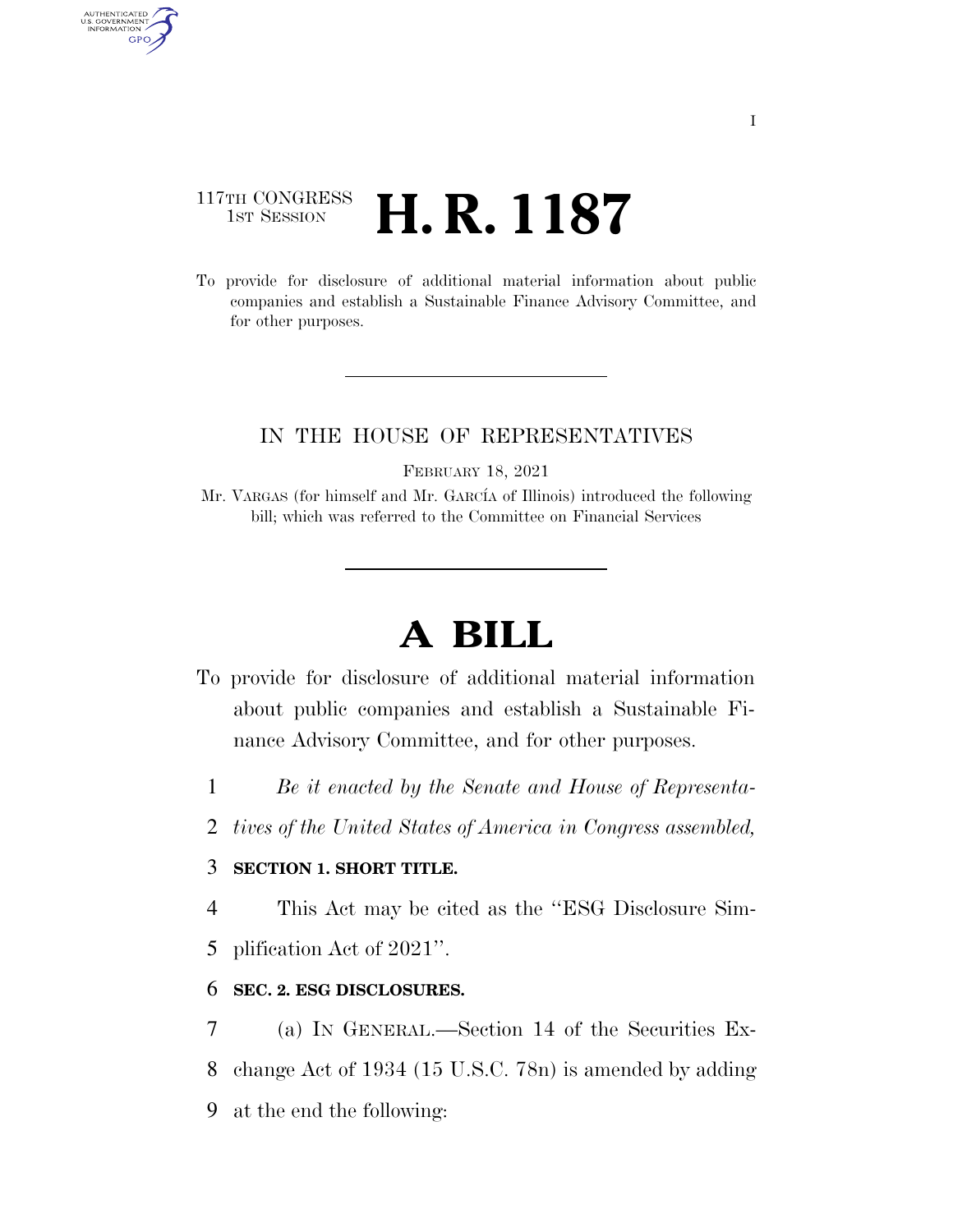| $\mathbf{1}$   | $``$ (k) ESG DISCLOSURES.—                            |
|----------------|-------------------------------------------------------|
| $\overline{2}$ | "(1) IN GENERAL.—Each issuer the securities           |
| 3              | of which are registered under section 12 or that is   |
| $\overline{4}$ | required to file annual reports under section $15(d)$ |
| 5              | shall disclose in any proxy or consent solicitation   |
| 6              | material for an annual meeting of the share-          |
| $\tau$         | holders—                                              |
| 8              | "(A) a clear description of the views of the          |
| 9              | issuer about the link between ESG metrics and         |
| 10             | the long-term business strategy of the issuer;        |
| 11             | and                                                   |
| 12             | $\lq\lq (B)$ a description of any process the         |
| 13             | issuer uses to determine the impact of ESG            |
| 14             | metrics on the long-term business strategy of         |
| 15             | the issuer.                                           |
| 16             | " $(2)$ ESG METRICS DEFINED. In this sub-             |
| 17             | section, the term 'ESG metrics' has the meaning       |
| 18             | given the term in part 210 of title 17, Code of Fed-  |
| 19             | eral Regulations as amended pursuant to subsection    |
| 20             | (b) of the ESG Disclosure Simplification Act of       |
| 21             | $2021$ .".                                            |
| 22             | (b) RULEMAKING.—                                      |
| 23             | (1) IN GENERAL.—The Securities and Ex-                |
| 24             | change Commission (in this Act referred to as the     |
| 25             | "Commission") shall amend part 210 of title 17,       |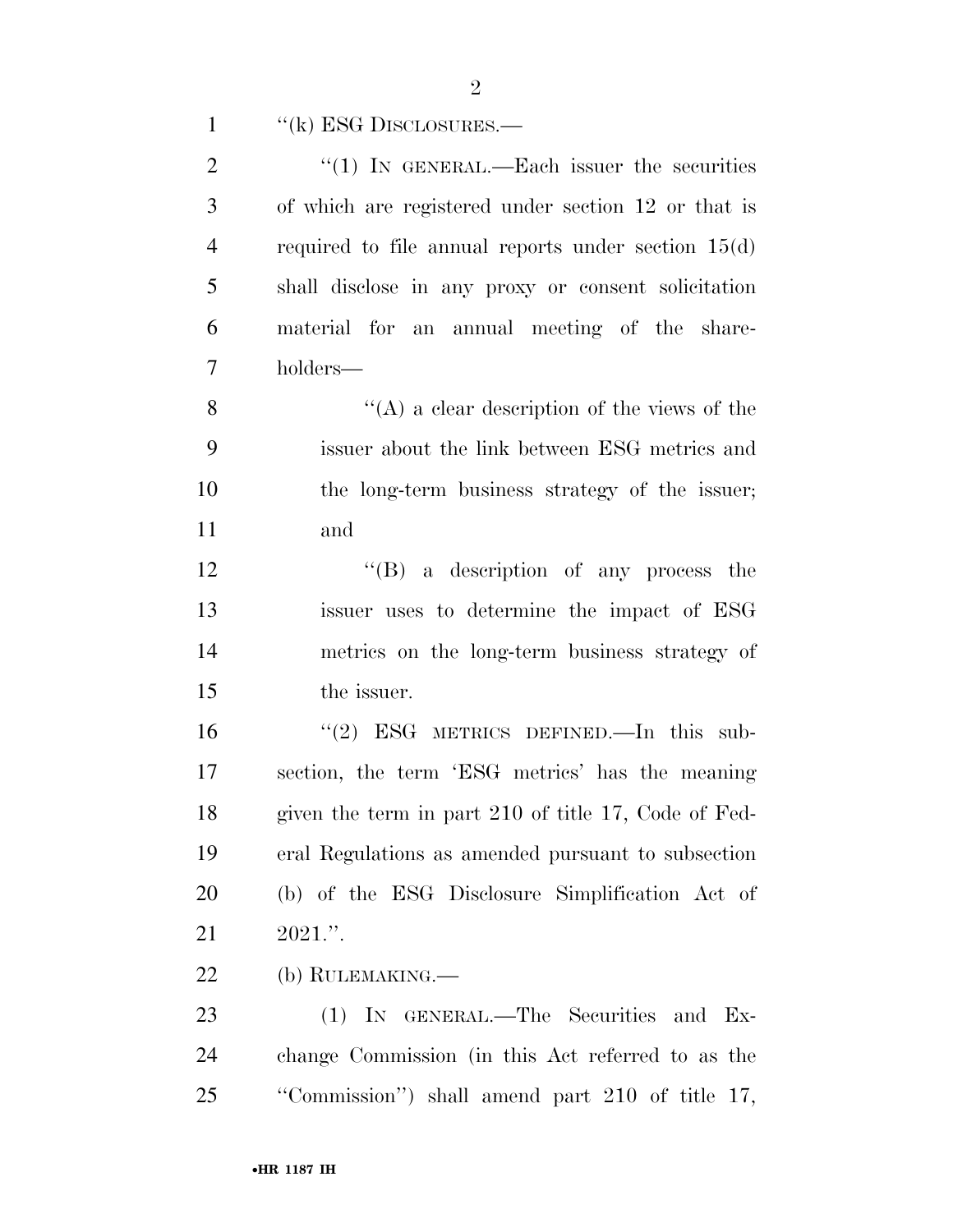Code of Federal Regulations (or any successor there-2 to) to  $-$ 

 (A) require each issuer, in any filing of the issuer described in such part that requires au- dited financial statements, to disclose environ- mental, social, and governance metrics (in this Act referred to as ESG metrics); and

(B) define ESG metrics.

 (2) SUSTAINABLE FINANCE ADVISORY COM- MITTEE.—The Sustainable Finance Advisory Com- mittee established pursuant to section 4(k) of the Securities and Exchange Act of 1934 shall, not later than 180 days after the date of the first meeting of such Committee, submit to the Commission rec- ommendations about what ESG metrics the Com-mission should require issuers to disclose.

 (3) MATERIALITY.—It is the sense of Congress that ESG metrics, as such term is defined by the Commission pursuant to paragraph (2), are de facto material for the purposes of disclosures under the Securities Exchange Act of 1934 and the Securities Act of 1933.

 (4) INCORPORATION OF INTERNATIONAL STANDARDS.—When amending part 210 of title 17, Code of Federal Regulations (or any successor there-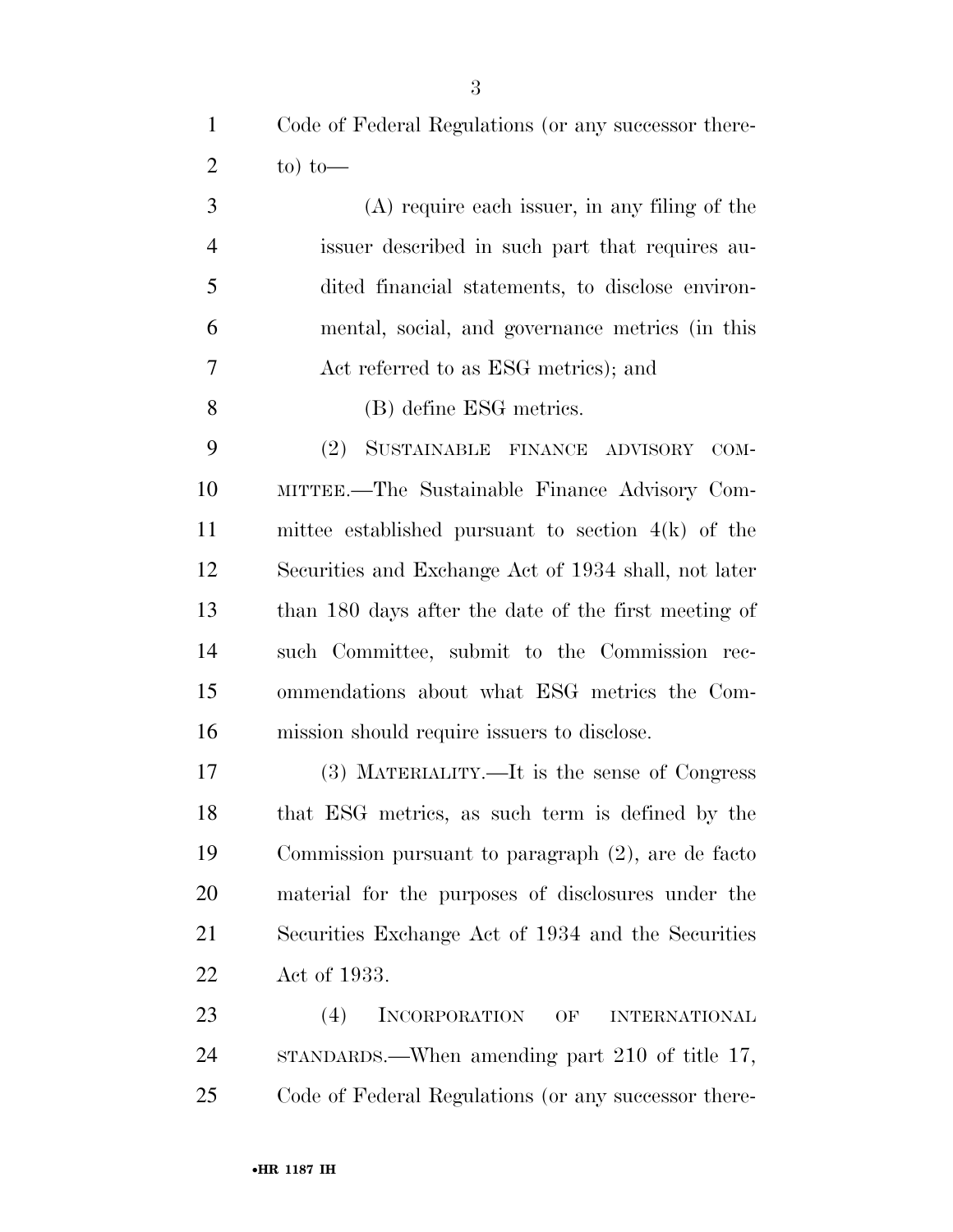| $\mathbf{1}$   | to) pursuant to paragraph (1), the Commission may,      |
|----------------|---------------------------------------------------------|
| $\overline{2}$ | as the Commission determines appropriate, incor-        |
| 3              | porate any internationally recognized, independent,     |
| $\overline{4}$ | multi-stakeholder environmental, social, and govern-    |
| 5              | ance disclosure standards.                              |
| 6              | (5) LOCATION OF DISCLOSURE.—Any disclosure              |
| 7              | required by paragraph (1) may be included in a          |
| 8              | notes section of the filing.                            |
| 9              | (6) DELAY FOR SMALL ISSUERS.—The Commis-                |
| 10             | sion may use a phased approach when applying any        |
| 11             | amendments made pursuant to paragraph (1) to            |
| 12             | small issuers and may determine the criteria by         |
| 13             | which an issuer qualifies as a small issuer for pur-    |
| 14             | poses of such phased approach.                          |
| 15             | SEC. 3. SUSTAINABLE FINANCE ADVISORY COMMITTEE.         |
| 16             | Section 4 of the Securities Exchange Act of 1934 (15)   |
|                | 17 U.S.C. 78d) is amended by adding at the end the fol- |
| 18             | lowing:                                                 |
| 19             | "(k) SUSTAINABLE FINANCE ADVISORY<br>$_{\rm COM}$ -     |
| 20             | MITTEE.-                                                |
| 21             | $\cdot$ (1) ESTABLISHMENT.—The Securities and Ex-       |
| 22             | change Commission (in this subsection referred to as    |
| 23             | the 'Commission') shall establish a permanent advi-     |
| 24             | sory committee to be called the 'Sustainable Finance    |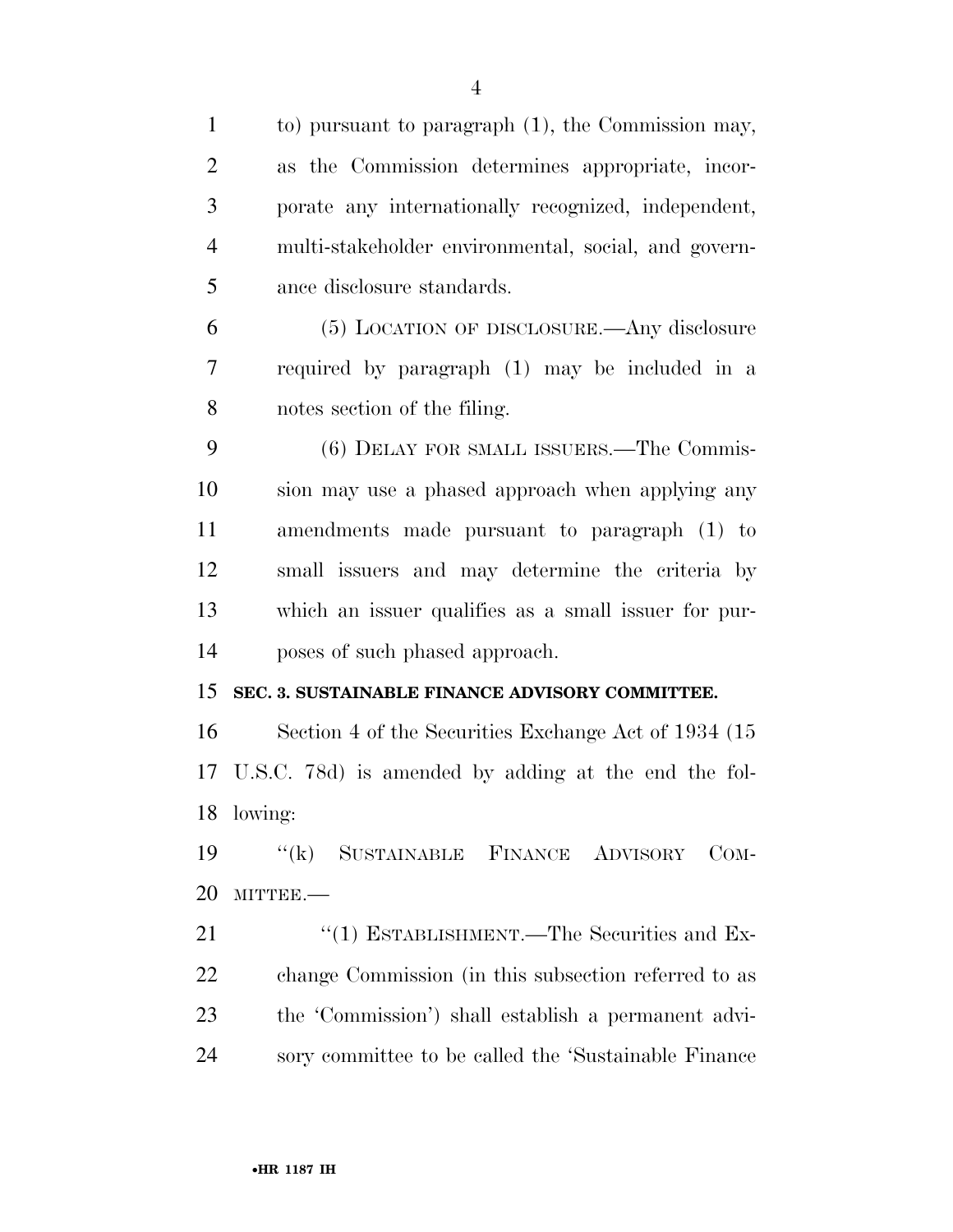| $\mathbf{1}$   | Advisory Committee' (in this subsection referred to |
|----------------|-----------------------------------------------------|
| $\overline{2}$ | as the 'Committee').                                |
| 3              | "(2) DUTIES OF COMMITTEE.—The Committee             |
| $\overline{4}$ | shall—                                              |
| 5              | "(A) submit a report to the Securities and          |
| 6              | Exchange Commission not later than<br>18            |
| 7              | months after the date of the first meeting of       |
| 8              | the Committee that—                                 |
| 9              | "(i) identifies the challenges and op-              |
| 10             | portunities for investors associated with           |
| 11             | sustainable finance; and                            |
| 12             | "(ii) recommends policy changes to fa-              |
| 13             | cilitate the flow of capital towards sustain-       |
| 14             | able investments, in particular environ-            |
| 15             | mentally sustainable investments;                   |
| 16             | "(B) when solicited, advise the Commission          |
| 17             | on sustainable finance; and                         |
| 18             | $\lq\lq$ (C) communicate with individuals and en-   |
| 19             | tities with an interest in sustainable finance.     |
| 20             | $\lq(3)$ MEMBERSHIP.—                               |
| 21             | $\lq\lq$ (A) MEMBERS.—                              |
| 22             | "(i) IN GENERAL.—The Committee                      |
| 23             | shall consist of no more than 20 members            |
| 24             | who shall each serve for one four-year              |
| 25             | term.                                               |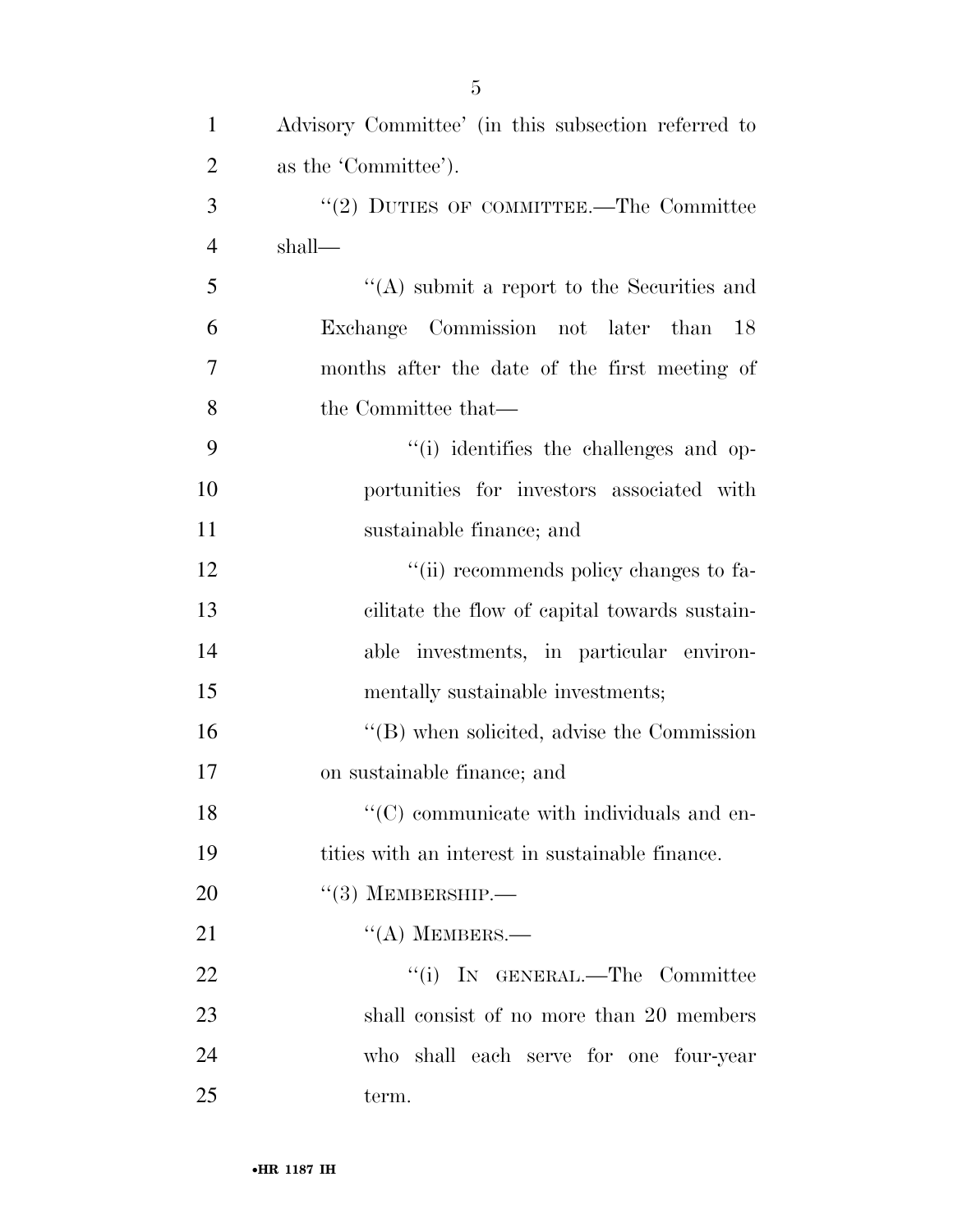| $\mathbf{1}$   | "(ii) REPRESENTATION.—Each mem-              |
|----------------|----------------------------------------------|
| $\overline{2}$ | ber shall represent individuals and entities |
| 3              | with an interest in sustainable finance,     |
| $\overline{4}$ | such as—                                     |
| 5              | $\lq\lq$ experts on sustainable fi-          |
| 6              | nance;                                       |
| $\tau$         | "(II) operators of financial infra-          |
| 8              | structure;                                   |
| 9              | "(III) entities that provide anal-           |
| 10             | ysis, data, or methodologies that fa-        |
| 11             | cilitate sustainable finance;                |
| 12             | "(IV) insurance companies, pen-              |
| 13             | sion funds, asset managers, depository       |
| 14             | institutions, or credit unions; or           |
| 15             | $\lq\lq(V)$ other financial institutions     |
| 16             | that intermediate investments in sus-        |
| 17             | tainable finance or manage risks re-         |
| 18             | lated to sustainable development.            |
| 19             | "(iii) REPRESENTATION OF INTER-              |
| 20             | $ESTS. - A$ member may not represent a       |
| 21             | single individual or entity and shall rep-   |
| 22             | resent types of individuals and entities     |
| 23             | with similar interests in sustainable fi-    |
| 24             | nance.                                       |
| 25             | $\lq\lq (B)$ SELECTION.—                     |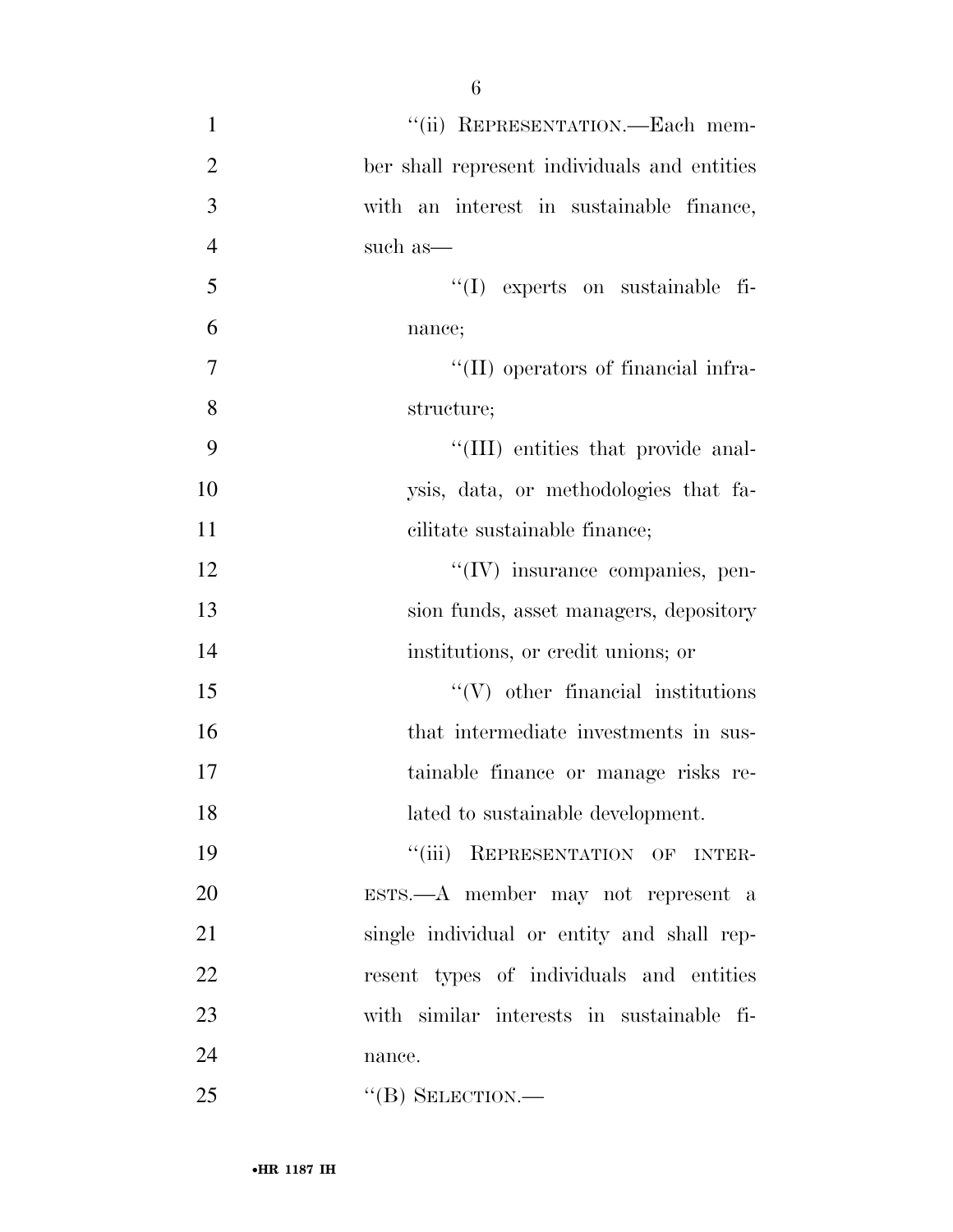| $\mathbf{1}$   | "(i) IN GENERAL.—The Commission                    |
|----------------|----------------------------------------------------|
| $\overline{2}$ | shall—                                             |
| 3              | $\lq\lq$ (I) publish criteria for selection        |
| $\overline{4}$ | of members on the website of the                   |
| 5              | Commission and in the Federal Reg-                 |
| 6              | ister; and                                         |
| $\overline{7}$ | $\lq\lq$ (II) solicit applications for             |
| 8              | membership on the website of the                   |
| 9              | Commission and in the Federal Reg-                 |
| 10             | ister.                                             |
| 11             | "(ii) EQUAL SHARE.—From the indi-                  |
| 12             | viduals who submit applications for mem-           |
| 13             | bership, each Commissioner of the Com-             |
| 14             | mission shall select an equal number of the        |
| 15             | members of the Committee.                          |
| 16             | "(C) PAY.—Members may not receive pay              |
| 17             | by reason of their service on the Committee but    |
| 18             | may receive travel or transportation expenses in   |
| 19             | accordance with applicable provisions under        |
| 20             | subchapter I of chapter $57$ of title $5$ , United |
| 21             | States Code.                                       |
| 22             | $\lq\lq (D)$<br>MEMBER TRANSPARENCY.-The           |
| 23             | name of each member and the types of individ-      |
| 24             | uals and entities that such member represents      |